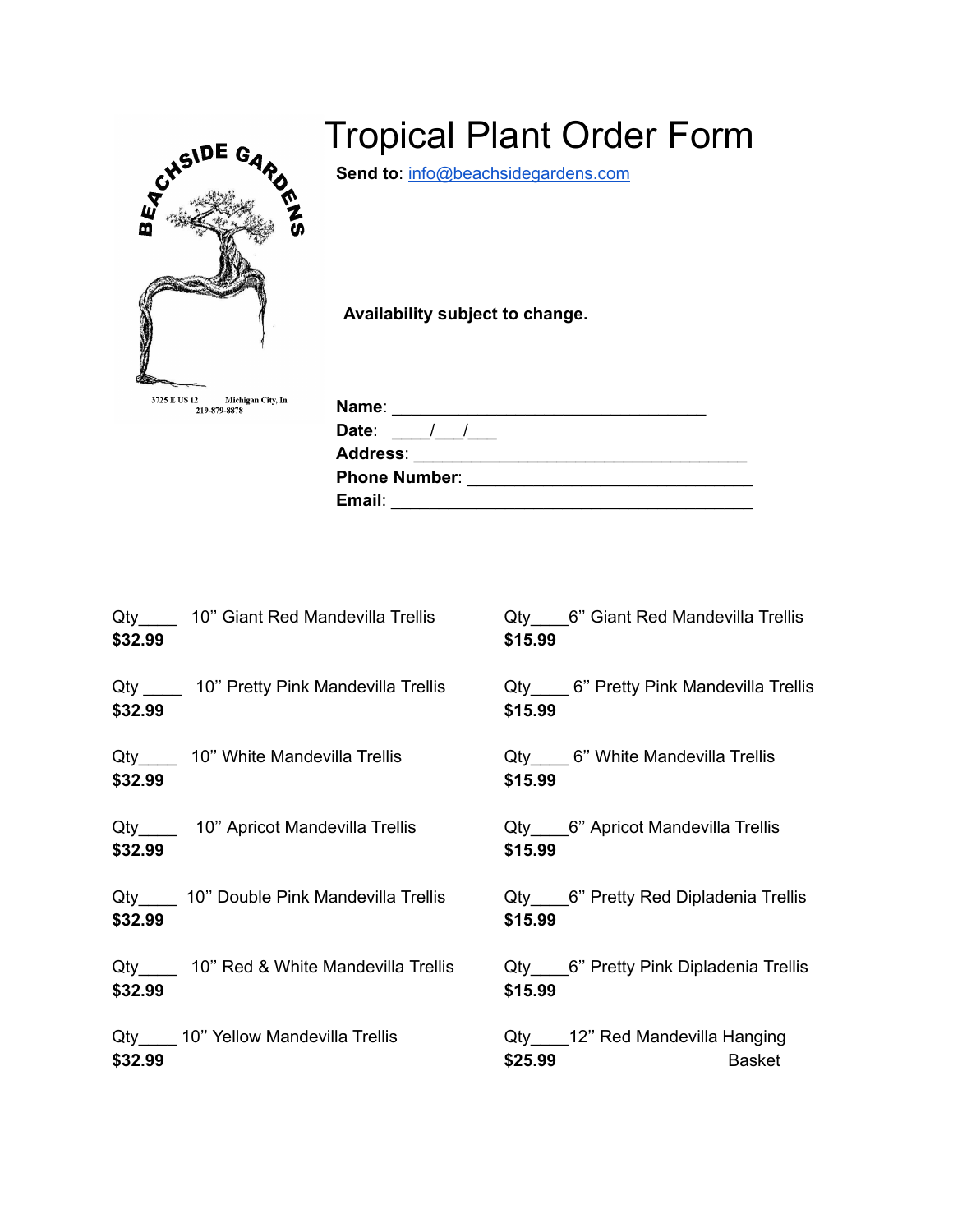**\$25.99 \$32.99 SOLD OUT** Qty 12" Pink Mandevilla Hanging Basket \*\*12" Apricot Mandevilla Hanging Basket\*\* **\$25.99 \$25.99 SOLD OUT** Qty\_\_\_\_ 12" Yellow Mandevilla Hanging Basket Qty\_\_\_\_12" Kangaroo Fern Hanging Basket **\$25.99 \$30.99** Qty 10" Sprengeri Hanging Basket Qty 12" Bougainvillea Hanging Basket **\$21.99 \$30.99** Qty 12" Boston Fern Hanging Basket Qty 10" Kimberly Queen Potted **\$30.99 \$30.99** Qty 6" Kimberly Queen Fern Cty G" Cordyline 'Red Star' **\$11.99 \$14.99** Qty\_\_\_\_ 6" Cordyline 'Red Sensation 
(Qty\_\_\_\_ 6" Evolvulus 'Blue Daze' **\$14.99 \$11.99** Qty\_\_\_\_\_6" Croton "Mammy" and Coreagulary Qty and O' Croton "Mammy" **\$14.99 \$22.99** Qty\_\_\_\_\_10" Croton "Petra" and Contact Corpus Qty\_\_\_\_\_ 10" Croton "Magnificent" **\$22.99 \$22.99** Qty 10" Azucena "Variegated Ginger" Qty 10" Bird Of Paradise - White **\$30.99 \$30.99** Qty\_\_\_\_ 10" Spathiphyllum 'Peace Lily" <br>Qty\_\_\_\_ 10" Hawiian Ti-Cordyline Xerox **\$25.99 \$25.99** Qty 10" Monstera Deliciosa Swiss Cheese Qty 10" Alocasia California **\$25.99 \$29.99** Qty 10" Alocasia Borneo Giant Qty 10" Alocasia Regal Shields **\$29.99 \$29.99** Qty\_\_\_\_10" Gardenia Standard Tree  $Qty$ \_\_\_\_ 10" Gardenia 'Amie" **\$43.99 \$31.99**

Qty 12" White Mandevilla Hanging Basket \*\*10" Passiflora 'Red" Passion Vine\*\*\*